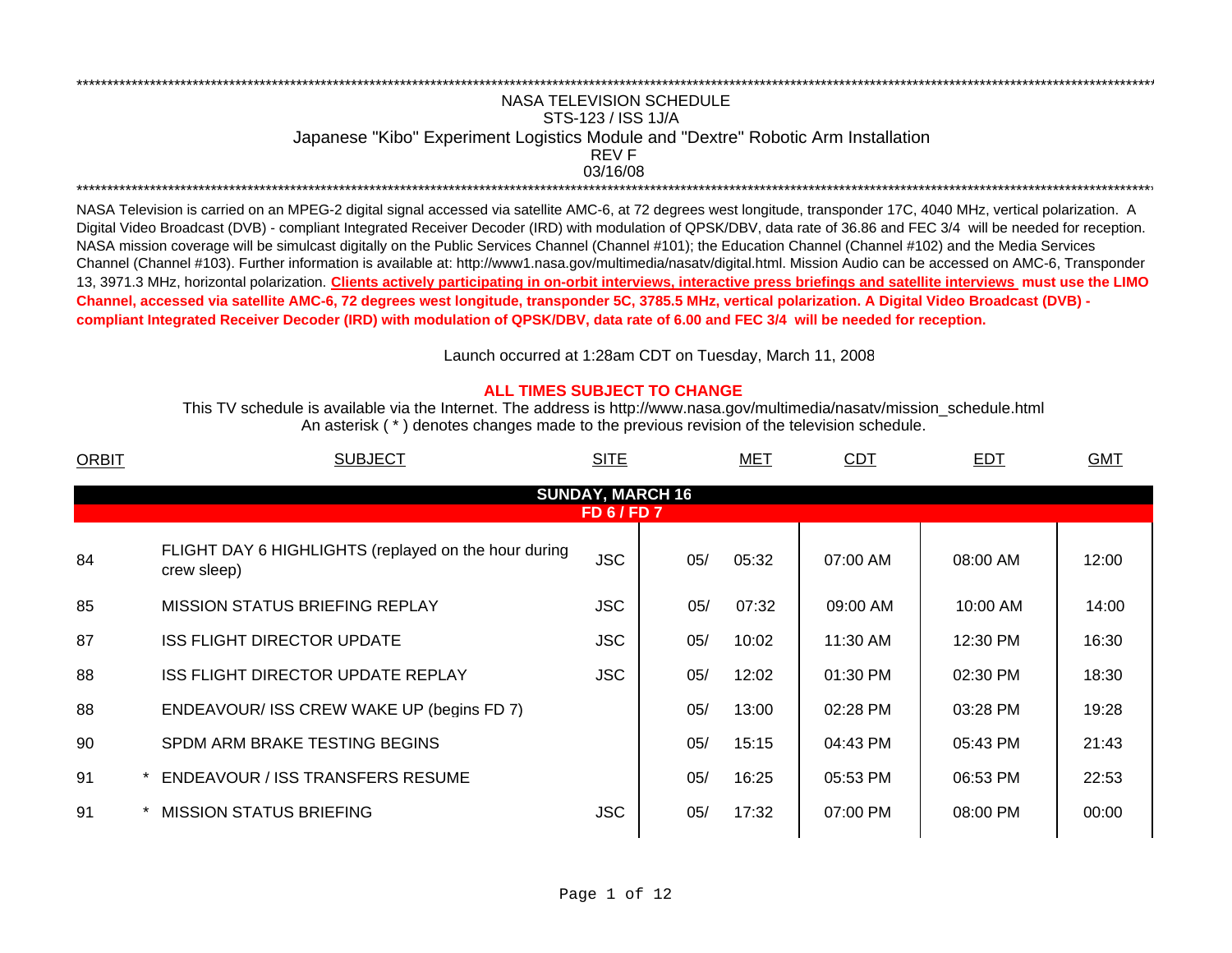| <b>ORBIT</b> | <b>SUBJECT</b>                                                                               | <b>SITE</b>                                 |     | <b>MET</b> | CDT      | <b>EDT</b> | <b>GMT</b> |
|--------------|----------------------------------------------------------------------------------------------|---------------------------------------------|-----|------------|----------|------------|------------|
| 93           | KMOX RADIO - St. Louis, MO / WEWS-TV - Cleveland,<br>OH / WBZ-TV, Boston, MA LIVE INTERVIEWS | <b>ISS KU</b>                               | 05/ | 19:50      | 09:18 PM | 10:18 PM   | 02:18      |
| 93           | <b>JLP RACK CONFIGURATION CONTINUES</b>                                                      |                                             | 05/ | 20:10      | 09:38 PM | 10:38 PM   | 02:38      |
|              |                                                                                              | <b>MONDAY, MARCH 17</b><br><b>FD 7/FD 8</b> |     |            |          |            |            |
|              |                                                                                              |                                             |     |            |          |            |            |
| 96           | * EVA #3 PROCEDURE REVIEW                                                                    |                                             | 06/ | 00:30      | 01:58 AM | 02:58 AM   | 06:58      |
| 97           | LINNEHAN & BEHNKEN EVA #3 CAMPOUT BEGINS                                                     |                                             | 06/ | 02:15      | 03:43 AM | 04:43 AM   | 08:43      |
| 98           | <b>ISS CREW SLEEP BEGINS</b>                                                                 |                                             | 06/ | 03:30      | 04:58 AM | 05:58 AM   | 09:58      |
| 99           | <b>ENDEAVOUR CREW SLEEP BEGINS</b>                                                           |                                             | 06/ | 04:00      | 05:28 AM | 06:28 AM   | 10:28      |
| 99           | FLIGHT DAY 7 HIGHLIGHTS (replayed on the hour during<br>crew sleep)                          | <b>JSC</b>                                  | 06/ | 04:32      | 06:00 AM | 07:00 AM   | 11:00      |
| 100          | <b>MISSION STATUS BRIEFING REPLAY</b>                                                        | <b>JSC</b>                                  | 06/ | 06:32      | 08:00 AM | 09:00 AM   | 13:00      |
| 101          | <b>VIDEO FILE</b>                                                                            | HQ                                          | 06/ | 08:02      | 09:30 AM | 10:30 AM   | 14:30      |
| 102          | VISIT BY FRENCH AMBASSADOR PIERRE VIMONT TO<br><b>ISS FLIGHT CONTROL ROOM</b>                | <b>JSC</b>                                  | 06/ | 09:07      | 10:35 AM | 11:35 AM   | 15:35      |
| 102          | <b>ISS FLIGHT DIRECTOR UPDATE</b>                                                            | <b>JSC</b>                                  | 06/ | 09:32      | 11:00 AM | 12:00 PM   | 16:00      |
| 103          | ISS FLIGHT DIRECTOR UPDATE REPLAY                                                            | <b>JSC</b>                                  | 06/ | 11:32      | 01:00 PM | 02:00 PM   | 18:00      |
| 104          | ENDEAVOUR / ISS CREW WAKE UP (begins FD 8)                                                   |                                             | 06/ | 12:00      | 01:28 PM | 02:28 PM   | 18:28      |
| 104          | EVA #3 PREPARATIONS RESUME                                                                   |                                             | 06/ | 12:40      | 02:08 PM | 03:08 PM   | 19:08      |
| 107          | EVA #3 BEGINS                                                                                |                                             | 06/ | 16:55      | 06:23 PM | 07:23 PM   | 23:23      |
| 108          | ORU TOOL PLATFORM / TOOL HOLDER ASSEMBLY<br><b>INSTALLATION</b>                              |                                             | 06/ | 17:30      | 06:58 PM | 07:58 PM   | 23:58      |
| 109          | SPACELAB PLATFORM CLEANUP / ARM 2 BLANKET<br><b>REMOVAL</b>                                  |                                             | 06/ | 18:55      | 08:23 PM | 09:23 PM   | 01:23      |
| 109          | MISSE 6 & LWAPA TRANSFER TO COLUMBUS                                                         |                                             | 06/ | 19:25      | 08:53 PM | 09:53 PM   | 01:53      |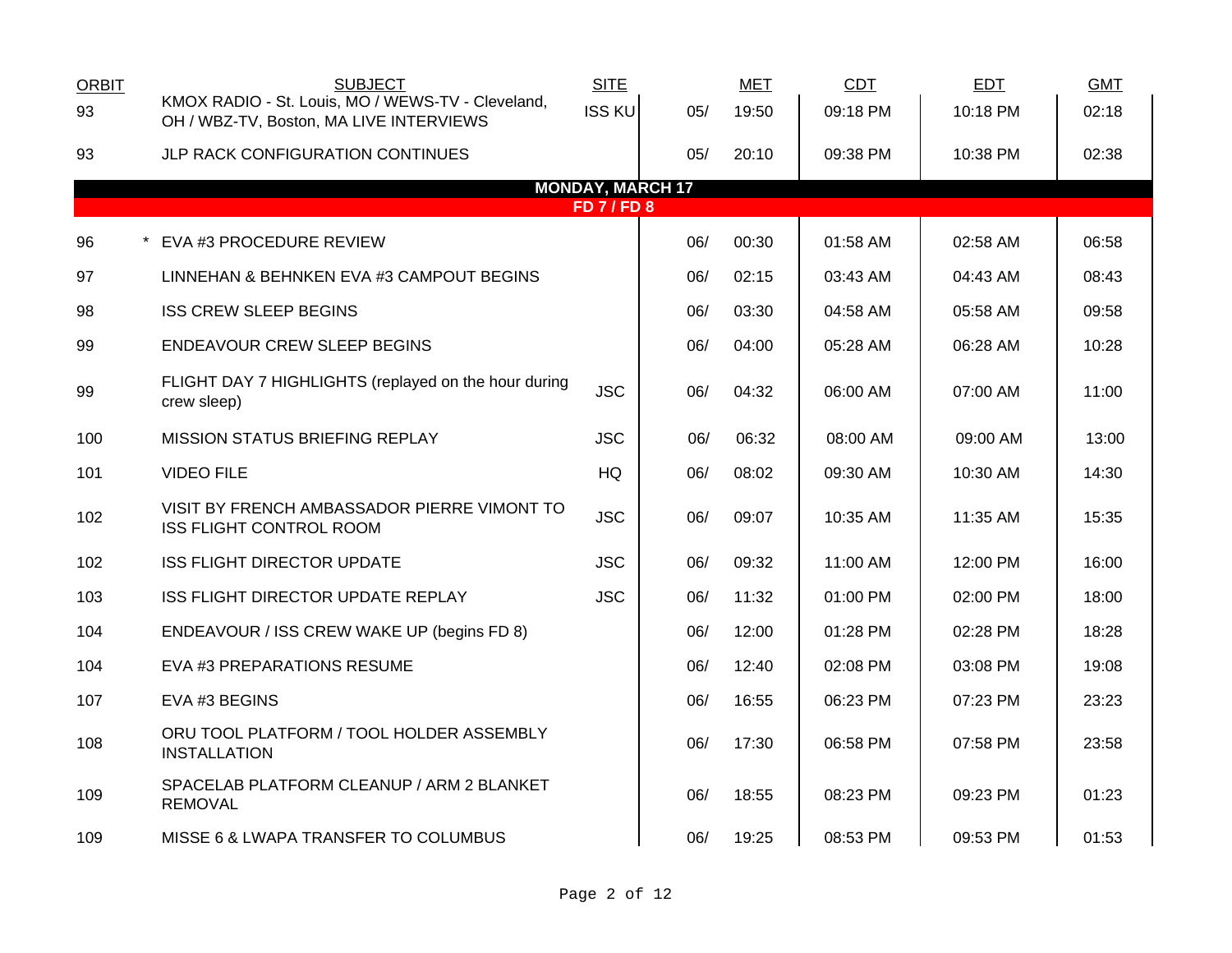| ORBIT | <b>SUBJECT</b>                                                      | <b>SITE</b>      |                          | <b>MET</b> | <b>CDT</b> | <b>EDT</b> | <b>GMT</b> |
|-------|---------------------------------------------------------------------|------------------|--------------------------|------------|------------|------------|------------|
| 109   | <b>CLPA INSTALLATION ON SPDM</b>                                    |                  | 06/                      | 20:10      | 09:38 PM   | 10:38 PM   | 02:38      |
| 110   | SPARE SSRMS YAW JOINT TRANSFER TO ESP-2                             |                  | 06/                      | 20:25      | 09:53 PM   | 10:53 PM   | 02:53      |
| 110   | MISSE 6 PASSIVE EXPERIMENT CONTAINER INSTALL<br>ON COLUMBUS         |                  | 06/                      | 20:50      | 10:18 PM   | 11:18 PM   | 03:18      |
| 110   | SPARE DCSU 1 AND 2 TRANSFER TO ESP-2                                |                  | 06/                      | 21:10      | 10:38 PM   | 11:38 PM   | 03:38      |
|       |                                                                     |                  | <b>TUESDAY, MARCH 18</b> |            |            |            |            |
|       |                                                                     | <b>FD 8/FD 9</b> |                          |            |            |            |            |
| 111   | EVA #3 ENDS                                                         |                  | 06/                      | 23:25      | 12:53 AM   | 01:53 AM   | 05:53      |
| 111   | <b>SSRMS GRAPPLE OF SPDM</b>                                        |                  | 06/                      | 23:40      | 01:08 AM   | 02:08 AM   | 06:08      |
| 112   | <b>MISSION STATUS BRIEFING</b>                                      | <b>JSC</b>       | 07/                      | 01:02      | 02:30 AM   | 03:30 AM   | 07:30      |
| 112   | SRMS/SSPDM MANEUVER TO OVERNIGHT PARK<br><b>POSITION</b>            |                  | 07/                      | 01:15      | 02:43 AM   | 03:43 AM   | 07:43      |
| 114   | <b>ISS CREW SLEEP BEGINS</b>                                        |                  | 07/                      | 03:30      | 04:58 AM   | 05:58 AM   | 09:58      |
| 114   | <b>ENDEAVOUR CREW SLEEP BEGINS</b>                                  |                  | 07/                      | 04:00      | 05:28 AM   | 06:28 AM   | 10:28      |
| 115   | FLIGHT DAY 8 HIGHLIGHTS (replayed on the hour during<br>crew sleep) | <b>JSC</b>       | 07/                      | 04:32      | 06:00 AM   | 07:00 AM   | 11:00      |
| 116   | <b>MISSION STATUS BRIEFING REPLAY</b>                               | <b>JSC</b>       | 07/                      | 06:32      | 08:00 AM   | 09:00 AM   | 13:00      |
| 118   | <b>ISS FLIGHT DIRECTOR UPDATE</b>                                   | <b>JSC</b>       | 07/                      | 09:02      | 10:30 AM   | 11:30 AM   | 15:30      |
| 118   | <b>VIDEO FILE</b>                                                   | HQ               | 07/                      | 09:32      | 11:00 AM   | 12:00 PM   | 16:00      |
| 119   | <b>NASA UPDATE</b>                                                  | HQ               | 07/                      | 10:32      | 12:00 PM   | 01:00 PM   | 17:00      |
| 119   | <b>ISS FLIGHT DIRECTOR UPDATE REPLAY</b>                            | <b>JSC</b>       | 07/                      | 11:32      | 01:00 PM   | 02:00 PM   | 18:00      |
| 120   | ENDEAVOUR / ISS CREW WAKE UP (begins FD 9)                          |                  | 07/                      | 12:00      | 01:28 PM   | 02:28 PM   | 18:28      |
| 121   | FINAL SPDM ARM STOWAGE                                              |                  | 07/                      | 14:15      | 03:43 PM   | 04:43 PM   | 20:43      |
| 122   | SPDM BASE CHANGE TO DESTINY                                         |                  | 07/                      | 16:25      | 05:53 PM   | 06:53 PM   | 22:53      |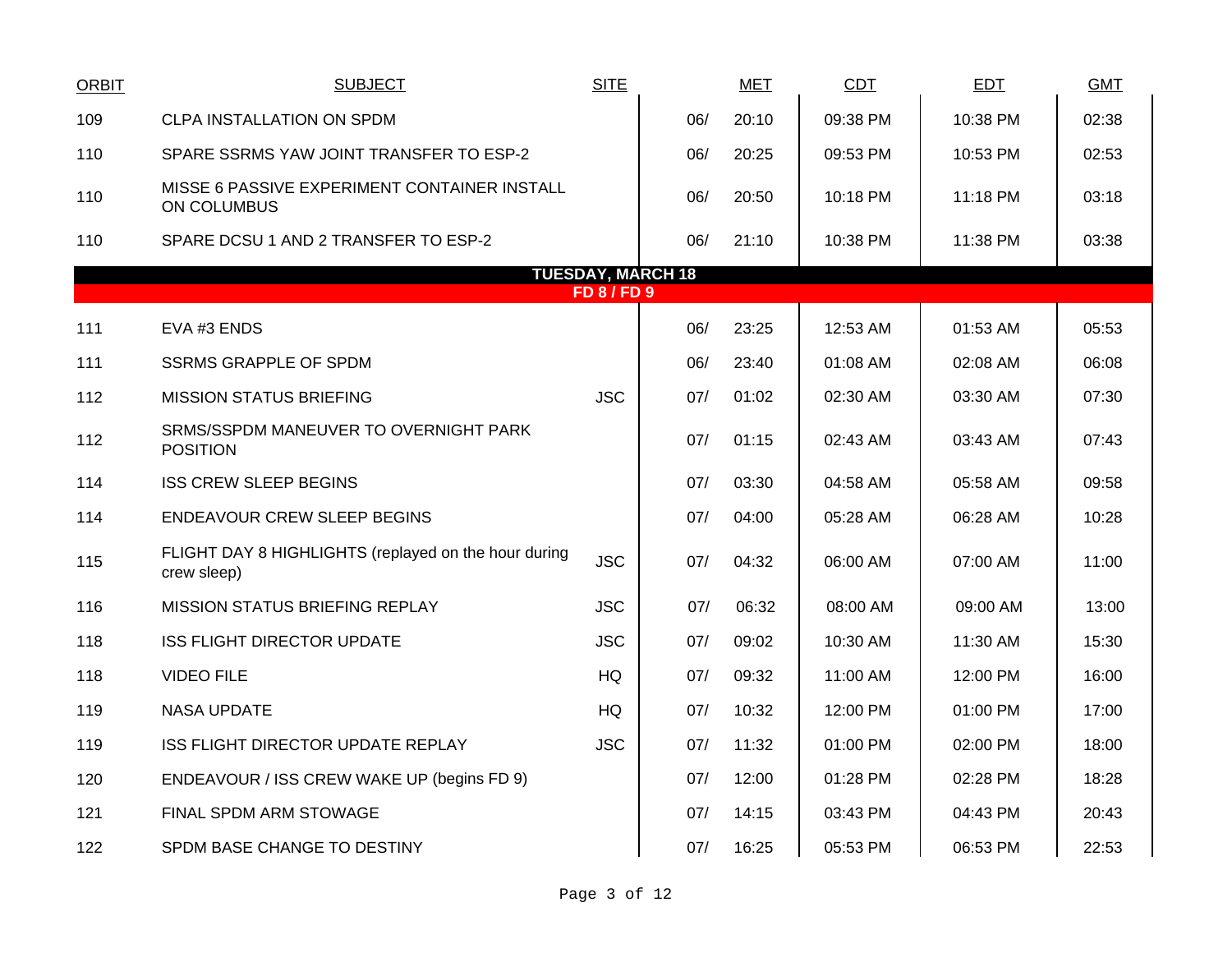| <b>ORBIT</b> | <b>SUBJECT</b>                                                              | <b>SITE</b>         |                            | <b>MET</b> | <b>CDT</b> | <b>EDT</b> | <b>GMT</b> |
|--------------|-----------------------------------------------------------------------------|---------------------|----------------------------|------------|------------|------------|------------|
| 123          | <b>MISSION STATUS BRIEFING</b>                                              | <b>JSC</b>          | 07/                        | 18:02      | 07:30 PM   | 08:30 PM   | 00:30      |
| 124          | <b>SSRMS GRAPPLE OF SLP</b>                                                 |                     | 07/                        | 18:40      | 08:08 PM   | 09:08 PM   | 01:08      |
| 124          | SLP BERTH IN ENDEAVOUR PAYLOAD BAY                                          |                     | 07/                        | 19:40      | 09:08 PM   | 10:08 PM   | 02:08      |
| 126          | CREW OFF DUTY PERIOD BEGINS                                                 |                     | 07/                        | 22:00      | 11:28 PM   | 12:28 AM   | 04:28      |
|              |                                                                             | <b>FD 9 / FD 10</b> | <b>WEDNESDAY, MARCH 19</b> |            |            |            |            |
|              |                                                                             |                     |                            |            |            |            |            |
| 127          | SPDM ACTIVATED ON DESTINY GRAPPLE FIXTURE                                   |                     | 07/                        | 22:45      | 12:13 AM   | 01:13 AM   | 05:13      |
| 129          | <b>ISS CREW SLEEP BEGINS</b>                                                |                     | 08/                        | 02:30      | 03:58 AM   | 04:58 AM   | 08:58      |
| 129          | <b>ENDEAVOUR CREW SLEEP BEGINS</b>                                          |                     | 08/                        | 03:00      | 04:28 AM   | 05:28 AM   | 09:28      |
| 130          | FLIGHT DAY 9 HIGHLIGHTS (replayed on the hour during<br>crew sleep)         | <b>JSC</b>          | 08/                        | 03:32      | 05:00 AM   | 06:00 AM   | 10:00      |
| 132          | MISSION STATUS BRIEFING REPLAY                                              | <b>JSC</b>          | 08/                        | 06:32      | 08:00 AM   | 09:00 AM   | 13:00      |
| 133          | <b>ISS FLIGHT DIRECTOR UPDATE</b>                                           | <b>JSC</b>          | 08/                        | 09:02      | 10:30 AM   | 11:30 AM   | 15:30      |
| 134          | <b>VIDEO FILE</b>                                                           | HQ                  | 08/                        | 09:32      | 11:00 AM   | 12:00 PM   | 16:00      |
| 134          | <b>ISS FLIGHT DIRECTOR UPDATE REPLAY</b>                                    | <b>JSC</b>          | 08/                        | 10:32      | 12:00 PM   | 01:00 PM   | 17:00      |
| 135          | ENDEAVOUR / ISS CREW WAKE UP (begins FD 10)                                 |                     | 08/                        | 11:00      | 12:28 PM   | 01:28 PM   | 17:28      |
| 136          | CREW OFF DUTY PERIOD BEGINS                                                 |                     | 08/                        | 12:30      | 01:58 PM   | 02:58 PM   | 18:58      |
| 138          | <b>JAXA VIP EVENT</b>                                                       | <b>ISS KU</b>       | 08/                        | 16:40      | 06:08 PM   | 07:08 PM   | 23:08      |
| 139          | JAXA VIP EVENT REPLAY WITH ENGLISH<br><b>INTERPRETATION</b>                 | <b>JSC</b>          | 08/                        | 17:32      | 07:00 PM   | 08:00 PM   | 00:00      |
| 140          | CBS NEWS / NBC NEWS / WMUR-TV, Manchester NH<br><b>IN-FLIGHT INTERVIEWS</b> | <b>TDRW</b>         | 08/                        | 18:40      | 08:08 PM   | 09:08 PM   | 01:08      |
| 141          | <b>MISSION STATUS BRIEFING</b>                                              | <b>JSC</b>          | 08/                        | 20:32      | 10:00 PM   | 11:00 PM   | 03:00      |
| 141          | EVA #4 TRAD PREPARATIONS BEGIN                                              |                     | 08/                        | 20:45      | 10:13 PM   | 11:13 PM   | 03:13      |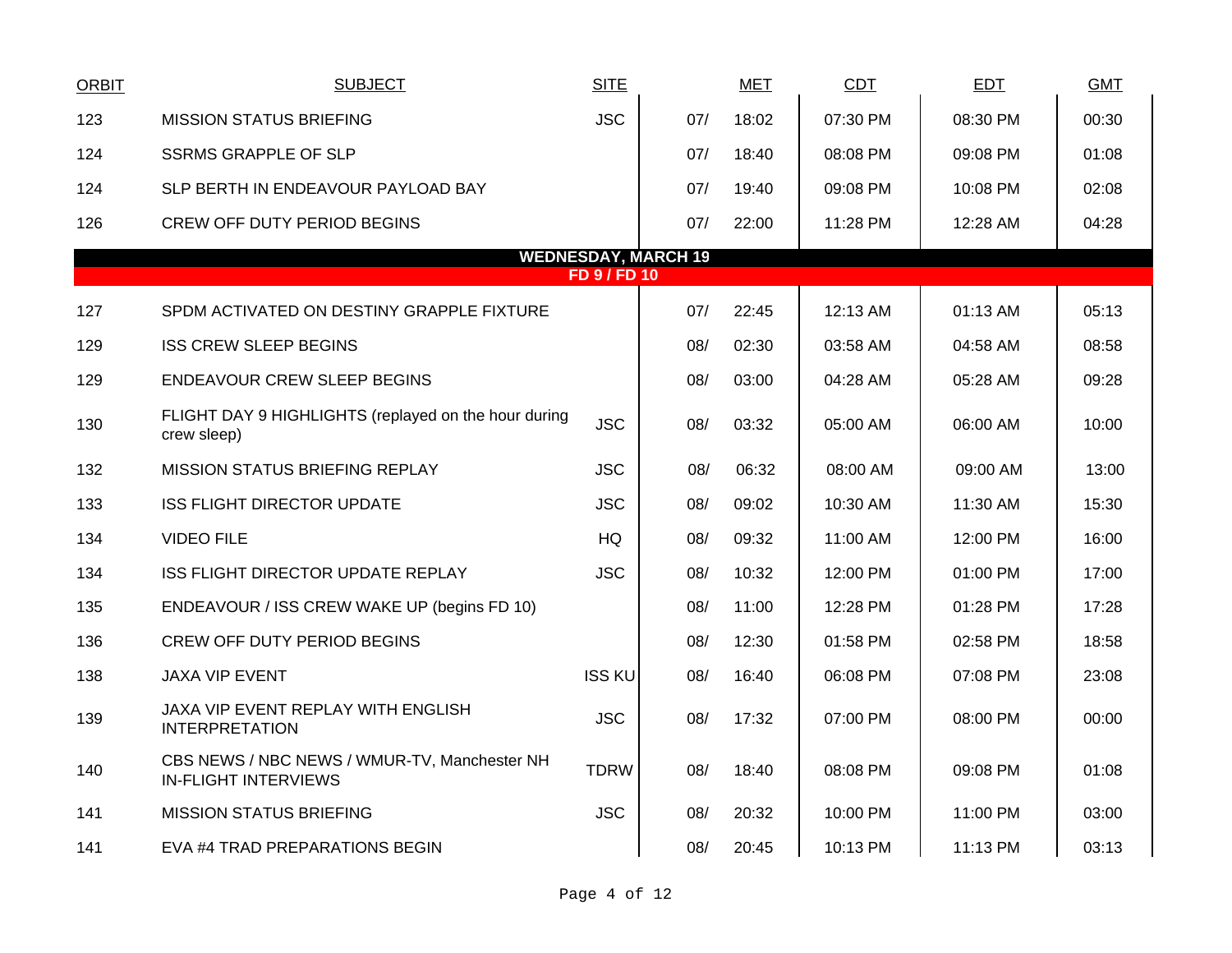| <b>ORBIT</b> | <b>SUBJECT</b>                                                       | <b>SITE</b>                              |                           | <b>MET</b> | <b>CDT</b> | <b>EDT</b> | <b>GMT</b> |
|--------------|----------------------------------------------------------------------|------------------------------------------|---------------------------|------------|------------|------------|------------|
|              |                                                                      | FD 10 / FD 11                            | <b>THURSDAY, MARCH 20</b> |            |            |            |            |
| 143          | EVA #4 PROCEDURE REVIEW                                              |                                          | 08/                       | 23:00      | 12:28 AM   | 01:28 AM   | 05:28      |
| 144          | BEHNKEN & FOREMAN EVA #4 CAMPOUT BEGINS                              |                                          | 09/                       | 01:15      | 02:43 AM   | 03:43 AM   | 07:43      |
|              |                                                                      |                                          |                           |            |            |            |            |
| 145          | <b>ISS CREW SLEEP BEGINS</b>                                         |                                          | 09/                       | 02:30      | 03:58 AM   | 04:58 AM   | 08:58      |
| 145          | <b>ENDEAVOUR CREW SLEEP BEGINS</b>                                   |                                          | 09/                       | 03:00      | 04:28 AM   | 05:28 AM   | 09:28      |
| 145          | FLIGHT DAY 10 HIGHLIGHTS (replayed on the hour during<br>crew sleep) | <b>JSC</b>                               | 09/                       | 03:32      | 05:00 AM   | 06:00 AM   | 10:00      |
| 147          | MISSION STATUS BRIEFING REPLAY                                       | <b>JSC</b>                               | 09/                       | 06:32      | 08:00 AM   | 09:00 AM   | 13:00      |
| 148          | <b>ISS FLIGHT DIRECTOR UPDATE</b>                                    | <b>JSC</b>                               | 09/                       | 08:02      | 09:30 AM   | 10:30 AM   | 14:30      |
| 149          | <b>VIDEO FILE</b>                                                    | HQ                                       | 09/                       | 09:32      | 11:00 AM   | 12:00 PM   | 16:00      |
| 150          | ISS FLIGHT DIRECTOR UPDATE REPLAY                                    | <b>JSC</b>                               | 09/                       | 10:32      | 12:00 PM   | 01:00 PM   | 17:00      |
| 150          | ENDEAVOUR / ISS CREW WAKE UP (begins FD 11)                          |                                          | 09/                       | 11:00      | 12:28 PM   | 01:28 PM   | 17:28      |
| 151          | EVA #4 PREPARATIONS RESUME                                           |                                          | 09/                       | 11:45      | 01:13 PM   | 02:13 PM   | 18:13      |
| 154          | EVA #4 BEGINS                                                        |                                          | 09/                       | 16:00      | 05:28 PM   | 06:28 PM   | 22:28      |
| 154          | RPCM REMOVAL AND REPLACEMENT                                         |                                          | 09/                       | 16:30      | 05:58 PM   | 06:58 PM   | 22:58      |
| 154          | <b>TRAD DTO WORKSITE SETUP</b>                                       |                                          | 09/                       | 17:00      | 06:28 PM   | 07:28 PM   | 23:28      |
| 155          | <b>TRAD DTO BEGINS</b>                                               |                                          | 09/                       | 18:20      | 07:48 PM   | 08:48 PM   | 00:48      |
| 158          | EVA #4 ENDS                                                          |                                          | 09/                       | 22:30      | 11:58 PM   | 12:58 AM   | 04:58      |
|              |                                                                      | <b>FRIDAY, MARCH 21</b><br>FD 11 / FD 12 |                           |            |            |            |            |
|              |                                                                      |                                          |                           |            |            |            |            |
| 159          | SSRMS WALKOFF FROM HARMONY TO MBS                                    |                                          | 09/                       | 23:55      | 01:23 AM   | 02:23 AM   | 06:23      |
| 159          | MISSION STATUS BRIEFING                                              | <b>JSC</b>                               | 10/                       | 00:32      | 02:00 AM   | 03:00 AM   | 07:00      |
|              |                                                                      |                                          |                           |            |            |            |            |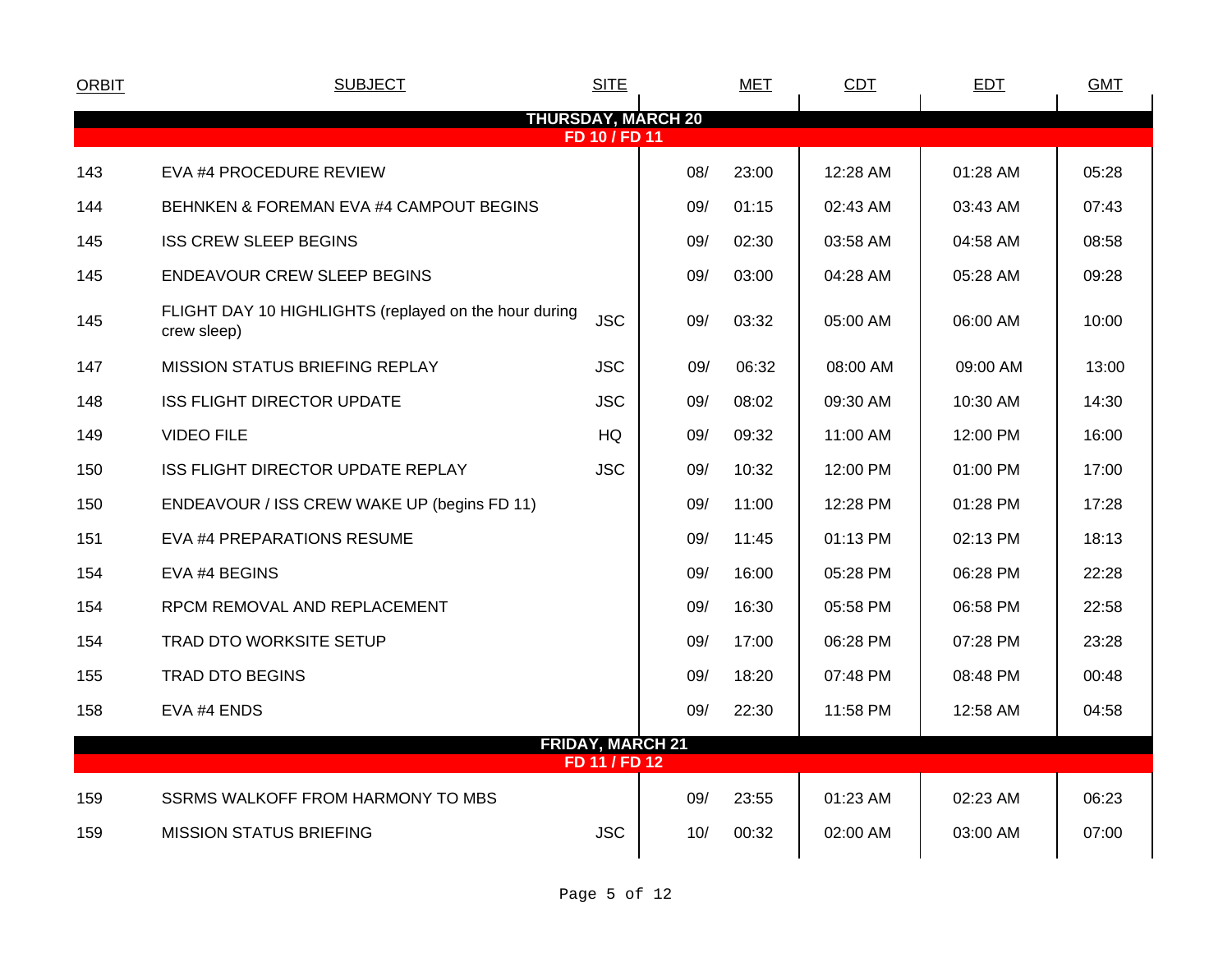| <b>ORBIT</b><br>161 | <b>SUBJECT</b><br><b>ISS CREW SLEEP BEGINS</b>                            | <b>SITE</b>   | 10/                       | <b>MET</b><br>02:30 | CDT<br>03:58 AM | <b>EDT</b><br>04:58 AM | <b>GMT</b><br>08:58 |
|---------------------|---------------------------------------------------------------------------|---------------|---------------------------|---------------------|-----------------|------------------------|---------------------|
| 161                 | <b>ENDEAVOUR CREW SLEEP BEGINS</b>                                        |               | 10/                       | 03:00               | 04:28 AM        | 05:28 AM               | 09:28               |
| 161                 | FLIGHT DAY 11 HIGHLIGHTS (replayed on the hour during<br>crew sleep)      | <b>JSC</b>    | 10/                       | 03:32               | 05:00 AM        | 06:00 AM               | 10:00               |
| 163                 | MISSION STATUS BRIEFING REPLAY                                            | <b>JSC</b>    | 10/                       | 06:32               | 08:00 AM        | 09:00 AM               | 13:00               |
| 164                 | <b>ISS FLIGHT DIRECTOR UPDATE</b>                                         | <b>JSC</b>    | 10/                       | 08:02               | 09:30 AM        | 10:30 AM               | 14:30               |
| 165                 | <b>VIDEO FILE</b>                                                         | HQ            | 10/                       | 09:32               | 11:00 AM        | 12:00 PM               | 16:00               |
| 166                 | <b>ISS FLIGHT DIRECTOR UPDATE REPLAY</b>                                  | <b>JSC</b>    | 10/                       | 10:32               | 12:00 PM        | 01:00 PM               | 17:00               |
| 166                 | ENDEAVOUR / ISS CREW WAKE UP (begins FD 12)                               |               | 10/                       | 11:00               | 12:28 PM        | 01:28 PM               | 17:28               |
| 168                 | RMS/OBSS LATE INSPECTION OF ENDEAVOUR<br>THERMAL PROTECTION SYSTEM BEGINS |               | 10/                       | 13:35               | 03:03 PM        | 04:03 PM               | 20:03               |
| 169                 | <b>EXPRESS 3 RACK TRANSFER</b>                                            |               | 10/                       | 14:55               | 04:23 PM        | 05:23 PM               | 21:23               |
| 170                 | OBSS KEEP ALIVE EQUIPMENT ASSEMBLY                                        |               | 10/                       | 17:15               | 06:43 PM        | 07:43 PM               | 23:43               |
| 172                 | <b>MISSION STATUS BRIEFING</b>                                            | <b>JSC</b>    | 10/                       | 20:32               | 10:00 PM        | 11:00 PM               | 03:00               |
| 174                 | EVA #5 PROCEDURE REVIEW                                                   |               | 10/                       | 22:30               | 11:58 PM        | 12:58 AM               | 04:58               |
|                     |                                                                           | FD 12 / FD 13 | <b>SATURDAY, MARCH 22</b> |                     |                 |                        |                     |
|                     |                                                                           |               |                           |                     |                 |                        |                     |
| 174                 | MOBILE TRANSPORTER MOVES TO WORKSITE 6                                    |               | 10/                       | 23:30               | 12:58 AM        | 01:58 AM               | 05:58               |
| 175                 | BEHNKEN & FOREMAN EVA #5 CAMPOUT BEGINS                                   |               | 11/                       | 00:15               | 01:43 AM        | 02:43 AM               | 06:43               |
| 176                 | <b>ISS CREW SLEEP BEGINS</b>                                              |               | 11/                       | 01:30               | 02:58 AM        | 03:58 AM               | 07:58               |
| 176                 | <b>ENDEAVOUR CREW SLEEP BEGINS</b>                                        |               | 11/                       | 02:00               | 03:28 AM        | 04:28 AM               | 08:28               |
| 176                 | FLIGHT DAY 12 HIGHLIGHTS (replayed on the hour during<br>crew sleep)      | <b>JSC</b>    | 11/                       | 02:32               | 04:00 AM        | 05:00 AM               | 09:00               |
| 178                 | MISSION STATUS BRIEFING REPLAY                                            | <b>JSC</b>    | 11/                       | 05:32               | 07:00 AM        | 08:00 AM               | 12:00               |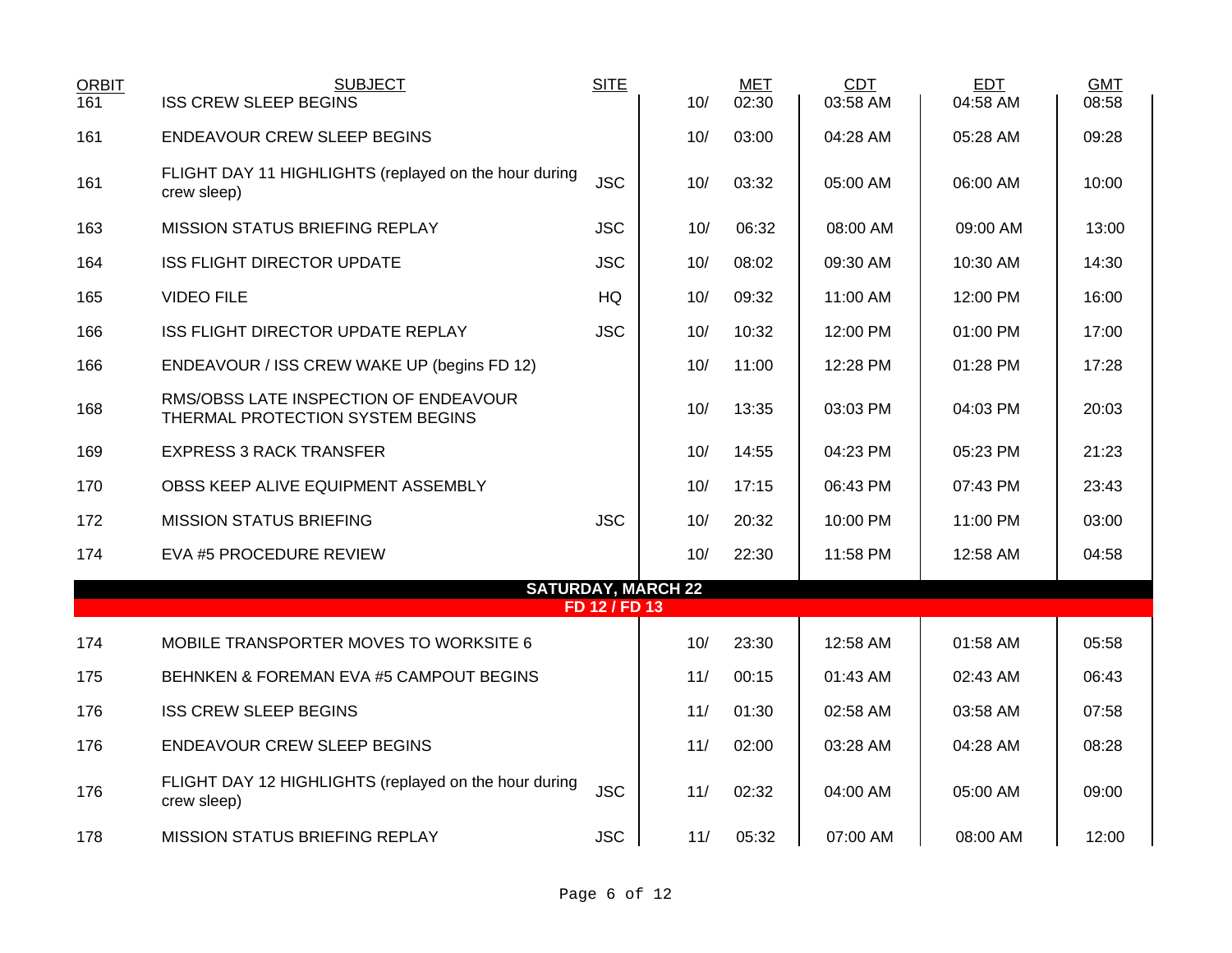| <b>ORBIT</b> | <b>SUBJECT</b>                                                                                                    | <b>SITE</b>   |                         | <b>MET</b> | CDT      | <b>EDT</b> | <b>GMT</b> |
|--------------|-------------------------------------------------------------------------------------------------------------------|---------------|-------------------------|------------|----------|------------|------------|
| 179          | <b>ISS FLIGHT DIRECTOR UPDATE</b>                                                                                 | <b>JSC</b>    | 11/                     | 07:02      | 08:30 AM | 09:30 AM   | 13:30      |
| 181          | ISS FLIGHT DIRECTOR UPDATE REPLAY                                                                                 | <b>JSC</b>    | 11/                     | 09:02      | 10:30 AM | 11:30 AM   | 15:30      |
| 181          | ENDEAVOUR / ISS CREW WAKE UP (begins FD 13)                                                                       |               | 11/                     | 10:00      | 11:28 AM | 12:28 PM   | 16:28      |
| 182          | EVA #5 PREPARATIONS RESUME                                                                                        |               | 11/                     | 10:40      | 12:08 PM | 01:08 PM   | 17:08      |
| 185          | EVA #5 BEGINS                                                                                                     |               | 11/                     | 14:55      | 04:23 PM | 05:23 PM   | 21:23      |
| 185          | <b>SSRMS GRAPPLE OBSS</b>                                                                                         |               | 11/                     | 15:05      | 04:33 PM | 05:33 PM   | 21:33      |
| 185          | OBSS KAU ASSEMBLY BEGINS                                                                                          |               | 11/                     | 15:40      | 05:08 PM | 06:08 PM   | 22:08      |
| 185          | OBSS HANDOFF TO EVA CREWMEMBERS                                                                                   |               | 11/                     | 15:50      | 05:18 PM | 06:18 PM   | 22:18      |
| 186          | OBSS STOWAGE ON S1 TRUSS                                                                                          |               | 11/                     | 17:15      | 06:43 PM | 07:43 PM   | 23:43      |
| 187          | TRUNDLE BEARING ASSEMBLY #5 INSTALLED IN<br>STARBOARD SARJ                                                        |               | 11/                     | 18:30      | 07:58 PM | 08:58 PM   | 00:58      |
| 188          | JLP TRUNNION COVER INSTALLATION/HARMONY<br>PORT AND NADIR COMMON BERTHING MECHANISM<br><b>LAUNCH LOCK RELEASE</b> |               | 11/                     | 19:45      | 09:13 PM | 10:13 PM   | 02:13      |
| 189          | EVA #5 ENDS                                                                                                       |               | 11/                     | 21:25      | 10:53 PM | 11:53 PM   | 03:53      |
|              |                                                                                                                   | FD 13 / FD 14 | <b>SUNDAY, MARCH 23</b> |            |          |            |            |
| 190          | <b>MISSION STATUS BRIEFING</b>                                                                                    | <b>JSC</b>    | 11/                     | 23:02      | 12:30 AM | 01:30 AM   | 05:30      |
| 192          | <b>ISS CREW SLEEP BEGINS</b>                                                                                      |               | 12/                     | 01:30      | 02:58 AM | 03:58 AM   | 07:58      |
|              |                                                                                                                   |               |                         |            |          |            |            |
| 192          | ENDEAVOUR CREW SLEEP BEGINS                                                                                       |               | 12/                     | 02:00      | 03:28 AM | 04:28 AM   | 08:28      |
| 192          | FLIGHT DAY 13 HIGHLIGHTS (replayed on the hour during<br>crew sleep)                                              | <b>JSC</b>    | 12/                     | 02:32      | 04:00 AM | 05:00 AM   | 09:00      |
| 194          | MISSION STATUS BRIEFING REPLAY                                                                                    | <b>JSC</b>    | 12/                     | 05:32      | 07:00 AM | 08:00 AM   | 12:00      |
| 195          | <b>ISS FLIGHT DIRECTOR UPDATE</b>                                                                                 | <b>JSC</b>    | 12/                     | 07:02      | 08:30 AM | 09:30 AM   | 13:30      |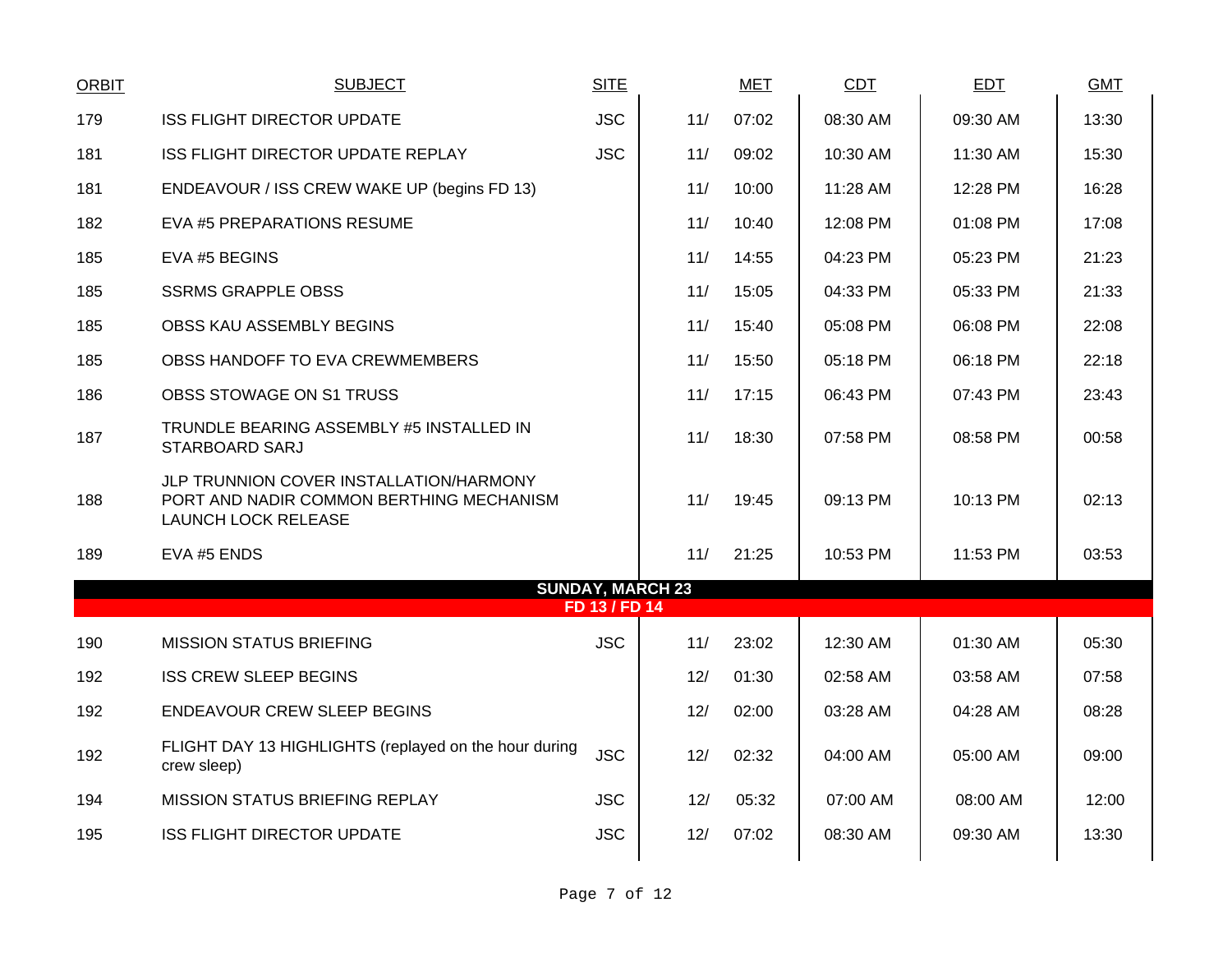| <b>ORBIT</b><br>196 | <b>SUBJECT</b><br>ISS FLIGHT DIRECTOR UPDATE REPLAY                  | <b>SITE</b><br><b>JSC</b> | 12/                     | <b>MET</b><br>09:02 | CDT<br>10:30 AM | EDT<br>11:30 AM | <b>GMT</b><br>15:30 |
|---------------------|----------------------------------------------------------------------|---------------------------|-------------------------|---------------------|-----------------|-----------------|---------------------|
| 197                 | ENDEAVOUR / ISS CREW WAKE UP (begins FD 14)                          |                           | 12/                     | 10:00               | 11:28 AM        | 12:28 PM        | 16:28               |
| 198                 | <b>CREW OFF DUTY PERIOD BEGINS</b>                                   |                           | 12/                     | 11:30               | 12:58 PM        | 01:58 PM        | 17:58               |
| 201                 | <b>MISSION STATUS BRIEFING</b>                                       | <b>JSC</b>                | 12/                     | 16:02               | 05:30 PM        | 06:30 PM        | 22:30               |
| 203                 | <b>ENDEAVOUR / ISS FINAL TRANSFERS</b>                               |                           | 12/                     | 19:10               | 08:38 PM        | 09:38 PM        | 01:38               |
| 204                 | RENDEZVOUS TOOLS CHECKOUT                                            |                           | 12/                     | 20:20               | 09:48 PM        | 10:48 PM        | 02:48               |
| 205                 | JOINT CREW NEWS CONFERENCE                                           | <b>ISS KU</b>             | 12/                     | 21:50               | 11:18 PM        | 12:18 AM        | 04:18               |
|                     |                                                                      |                           | <b>MONDAY, MARCH 24</b> |                     |                 |                 |                     |
|                     |                                                                      | FD 14 / FD 15             |                         |                     |                 |                 |                     |
| 206                 | <b>RIGEX ACTIVATION</b>                                              |                           | 12/                     | 23:15               | 12:43 AM        | 01:43 AM        | 05:43               |
| 206                 | TRANSLATED REPLAY OF JOINT CREW NEWS<br><b>CONFERENCE</b>            | <b>JSC</b>                | 12/                     | 23:32               | 01:00 AM        | 02:00 AM        | 06:00               |
| 207                 | <b>ISS CREW SLEEP BEGINS</b>                                         |                           | 13/                     | 01:00               | 02:28 AM        | 03:28 AM        | 07:28               |
| 207                 | <b>ENDEAVOUR CREW SLEEP BEGINS</b>                                   |                           | 13/                     | 01:30               | 02:58 AM        | 03:58 AM        | 07:58               |
| 207                 | FLIGHT DAY 14 HIGHLIGHTS (replayed on the hour during<br>crew sleep) | <b>JSC</b>                | 13/                     | 01:32               | 03:00 AM        | 04:00 AM        | 08:00               |
| 210                 | <b>MISSION STATUS BRIEFING REPLAY</b>                                | <b>JSC</b>                | 13/                     | 05:32               | 07:00 AM        | 08:00 AM        | 12:00               |
| 211                 | <b>ISS FLIGHT DIRECTOR UPDATE</b>                                    | <b>JSC</b>                | 13/                     | 07:02               | 08:30 AM        | 09:30 AM        | 13:30               |
| 212                 | <b>VIDEO FILE</b>                                                    | HQ                        | 13/                     | 08:32               | 10:00 AM        | 11:00 AM        | 15:00               |
| 212                 | <b>ISS FLIGHT DIRECTOR UPDATE REPLAY</b>                             | <b>JSC</b>                | 13/                     | 09:02               | 10:30 AM        | 11:30 AM        | 15:30               |
| 213                 | ENDEAVOUR / ISS CREW WAKE UP (begins FD 15)                          |                           | 13/                     | 09:30               | 10:58 AM        | 11:58 AM        | 15:58               |
| 214                 | <b>RIGEX DEACTIVATION</b>                                            |                           | 13/                     | 11:00               | 12:28 PM        | 01:28 PM        | 17:28               |
| 215                 | POST MMT BRIEFING                                                    | <b>JSC</b>                | 13/                     | 13:02               | 02:30 PM        | 03:30 PM        | 19:30               |
| 216                 | ENDEAVOUR / ISS FAREWELLS AND HATCH CLOSURE                          |                           | 13/                     | 14:30               | 03:58 PM        | 04:58 PM        | 20:58               |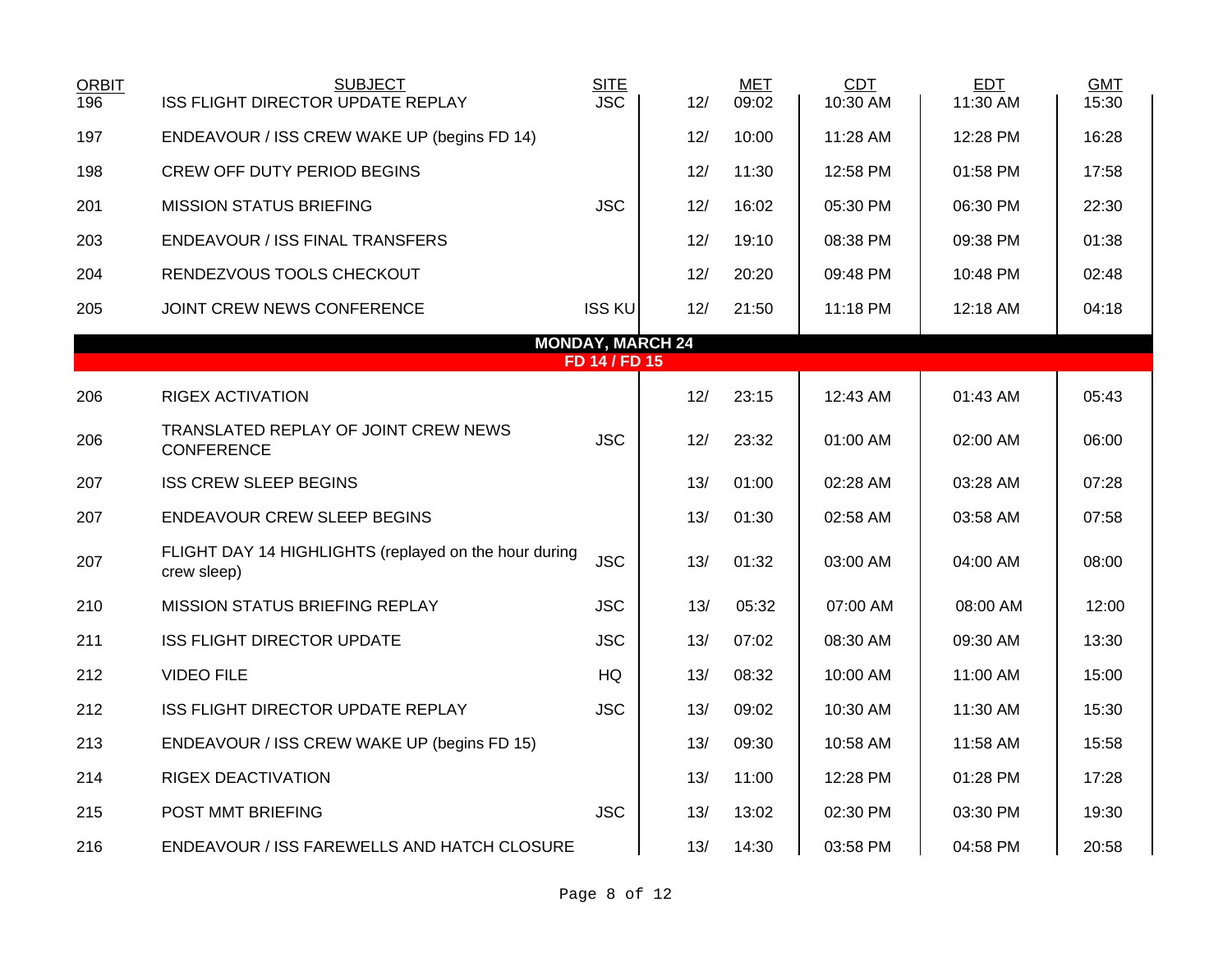| <b>ORBIT</b> | <b>SUBJECT</b>                                                       | <b>SITE</b>   |                          | <b>MET</b> | <b>CDT</b> | <b>EDT</b> | <b>GMT</b> |
|--------------|----------------------------------------------------------------------|---------------|--------------------------|------------|------------|------------|------------|
| 217          | CENTERLINE CAMERA MOUNT                                              |               | 13/                      | 16:00      | 05:28 PM   | 06:28 PM   | 22:28      |
| 218          | ENDEAVOUR/ISS UNDOCKING (may not be televised                        |               | 13/                      | 17:26      | 06:54 PM   | 07:54 PM   | 23:54      |
| 218          | ISS FLYAROUND (may not be televised live)                            |               | 13/                      | 17:51      | 07:19 PM   | 08:19 PM   | 00:19      |
| 219          | FINAL SEPARATION FROM ISS                                            |               | 13/                      | 19:09      | 08:37 PM   | 09:37 PM   | 01:37      |
| 220          | <b>MISSION STATUS BRIEFING</b>                                       | <b>JSC</b>    | 13/                      | 20:32      | 10:00 PM   | 11:00 PM   | 03:00      |
| 220          | VTR PLAYBACK OF UNDOCKING                                            |               | 13/                      | 20:35      | 10:03 PM   | 11:03 PM   | 03:03      |
|              |                                                                      |               | <b>TUESDAY, MARCH 25</b> |            |            |            |            |
|              |                                                                      | FD 15 / FD 16 |                          |            |            |            |            |
| 223          | <b>ENDEAVOUR CREW SLEEP BEGINS</b>                                   |               | 14/                      | 01:00      | 02:28 AM   | 03:28 AM   | 07:28      |
| 223          | FLIGHT DAY 15 HIGHLIGHTS (replayed on the hour during<br>crew sleep) | <b>JSC</b>    | 14/                      | 01:32      | 03:00 AM   | 04:00 AM   | 08:00      |
| 226          | <b>MISSION STATUS BRIEFING REPLAY</b>                                | <b>JSC</b>    | 14/                      | 05:32      | 07:00 AM   | 08:00 AM   | 12:00      |
| 228          | ENDEAVOUR CREW WAKE UP (begins FD 16)                                |               | 14/                      | 09:00      | 10:28 AM   | 11:28 AM   | 15:28      |
| 230          | CABIN STOWAGE BEGINS                                                 |               | 14/                      | 12:00      | 01:28 PM   | 02:28 PM   | 18:28      |
| 230          | <b>FCS CHECKOUT</b>                                                  |               | 14/                      | 12:45      | 02:13 PM   | 03:13 PM   | 19:13      |
| 231          | <b>RCS HOT FIRE</b>                                                  |               | 14/                      | 13:55      | 03:23 PM   | 04:23 PM   | 20:23      |
| 233          | <b>ESA PAO EVENT</b>                                                 | <b>TDRE</b>   | 14/                      | 16:00      | 05:28 PM   | 06:28 PM   | 22:28      |
| 234          | CNN / ASSOCIATED PRESS / KTVI-TV, St. Louis, MO                      | <b>TDRE</b>   | 14/                      | 18:05      | 07:33 PM   | 08:33 PM   | 00:33      |
| 235          | REPLAY OF ESA PAO EVENT WITH ENGLISH<br><b>INTERPRETATION</b>        | <b>JSC</b>    | 14/                      | 19:32      | 09:00 PM   | 10:00 PM   | 02:00      |
| 236          | <b>MISSION STATUS BRIEFING</b>                                       | <b>JSC</b>    | 14/                      | 20:32      | 10:00 PM   | 11:00 PM   | 03:00      |
| 236          | MIDDECK RECUMBENT SEAT SETUP FOR EYHARTS                             |               | 14/                      | 21:00      | 10:28 PM   | 11:28 PM   | 03:28      |
| 236          | KU BAND ANTENNA STOWAGE                                              |               | 14/                      | 21:20      | 10:48 PM   | 11:48 PM   | 03:48      |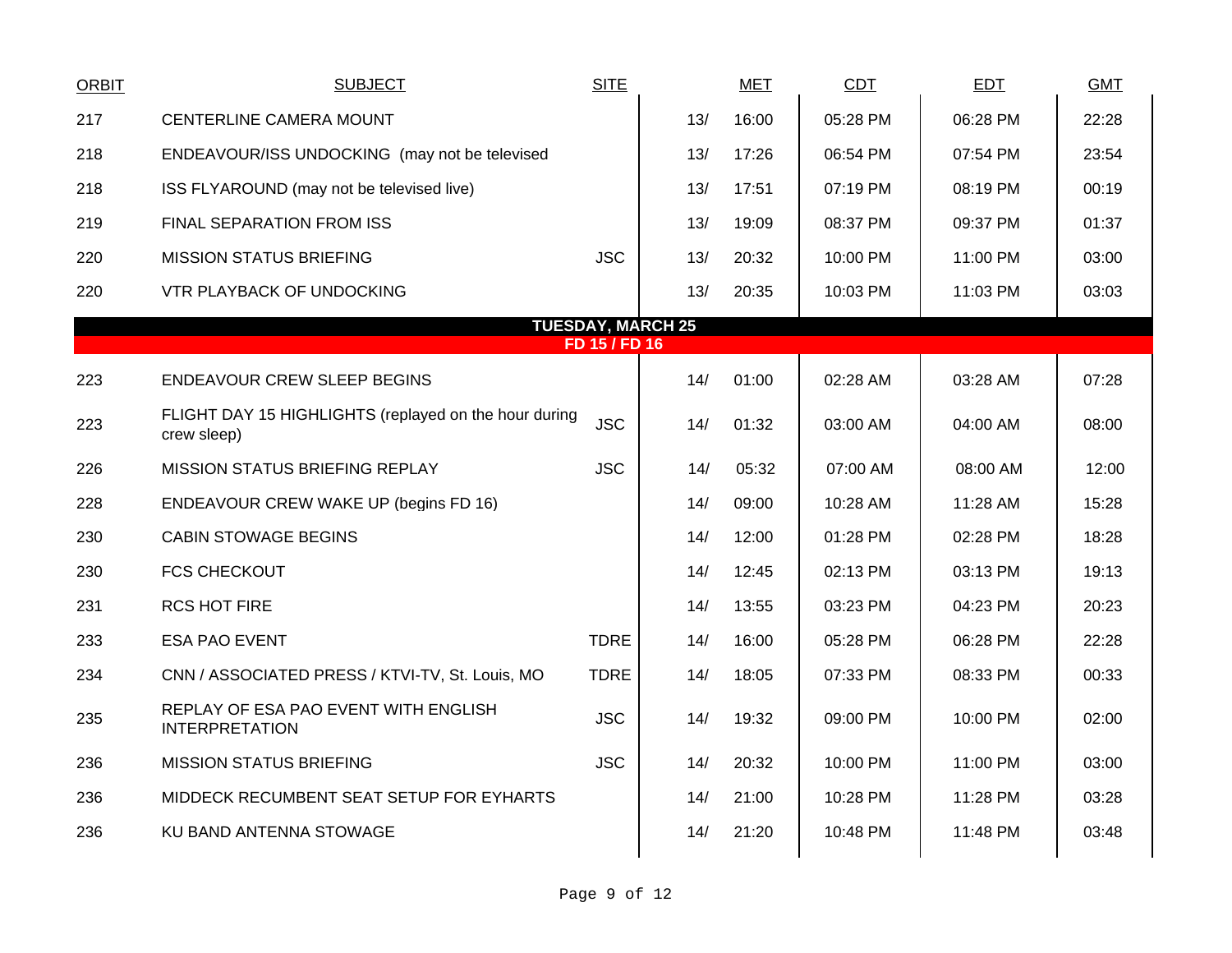| <b>ORBIT</b> | <b>SUBJECT</b>                                                       | <b>SITE</b>   |                            | <b>MET</b> | CDT            | EDT      | <b>GMT</b> |
|--------------|----------------------------------------------------------------------|---------------|----------------------------|------------|----------------|----------|------------|
| 237          | <b>CREW DEORBIT PREPARATION BRIEFING</b>                             |               | 14/                        | 22:00      | 11:28 PM       | 12:28 AM | 04:28      |
|              |                                                                      | FD 15 / FD 16 | <b>WEDNESDAY, MARCH 26</b> |            |                |          |            |
| 239          | <b>ENDEAVOUR CREW SLEEP BEGINS</b>                                   |               | 15/                        | 01:00      | 02:28 AM       | 03:28 AM | 07:28      |
| 239          | FLIGHT DAY 16 HIGHLIGHTS (replayed on the hour during<br>crew sleep) | <b>JSC</b>    | 15/                        | 01:32      | 03:00 AM       | 04:00 AM | 08:00      |
| 241          | MISSION STATUS BRIEFING REPLAY                                       | <b>JSC</b>    | 15/                        | 05:32      | 07:00 AM       | 08:00 AM | 12:00      |
| 244          | ENDEAVOUR CREW WAKE UP (begins FD 17)                                |               | 15/                        | 09:00      | 10:28 AM       | 11:28 AM | 15:28      |
| 246          | DEORBIT PREPARATIONS BEGIN                                           |               | 15/                        | 12:50      | 02:18 PM       | 03:18 PM | 19:18      |
| 247          | PAYLOAD BAY DOOR CLOSING                                             |               | 15/                        | 14:23      | 03:51 PM       | 04:51 PM | 20:51      |
| 249          | <b>DEORBIT BURN</b>                                                  |               | 15/                        | 17:03      | 06:31 PM       | 07:31 PM | 23:31      |
| 250          | MILA C-BAND RADAR ACQUISITION OF ENDEAVOUR                           |               | 15/                        | 17:52      | 07:20 PM       | 08:20 PM | 00:20      |
| 250          | <b>KSC LANDING</b>                                                   | <b>KSC</b>    | 15/                        | 18:05      | 07:33 PM       | 08:33 PM | 00:33      |
|              | POST-LANDING NEWS CONFERENCE                                         | <b>KSC</b>    |                            |            | NET L+2 HRS.   |          |            |
|              | ENTRY FLIGHT CONTROL TEAM VIDEO REPLAY                               | <b>JSC</b>    |                            |            | NET L+3 HRS.   |          |            |
|              | STS-123 MISSION HIGHLIGHTS VIDEO REPLAY                              | <b>JSC</b>    |                            |            | NET L+3.5 HRS. |          |            |
|              | VIDEO B-ROLL OF EYHARTS IN CREW QUARTERS<br>(pending availability)   | <b>KSC</b>    |                            |            | NET L+6.5 HRS. |          |            |
|              |                                                                      |               | <b>THURSDAY, MARCH 27</b>  |            |                |          |            |
|              | STS-123 CREW NEWS CONFERENCE (may be<br>postponed or cancelled)      | <b>KSC</b>    |                            |            | 12:30 PM       | 01:30 PM | 17:30      |
|              |                                                                      |               |                            |            |                |          |            |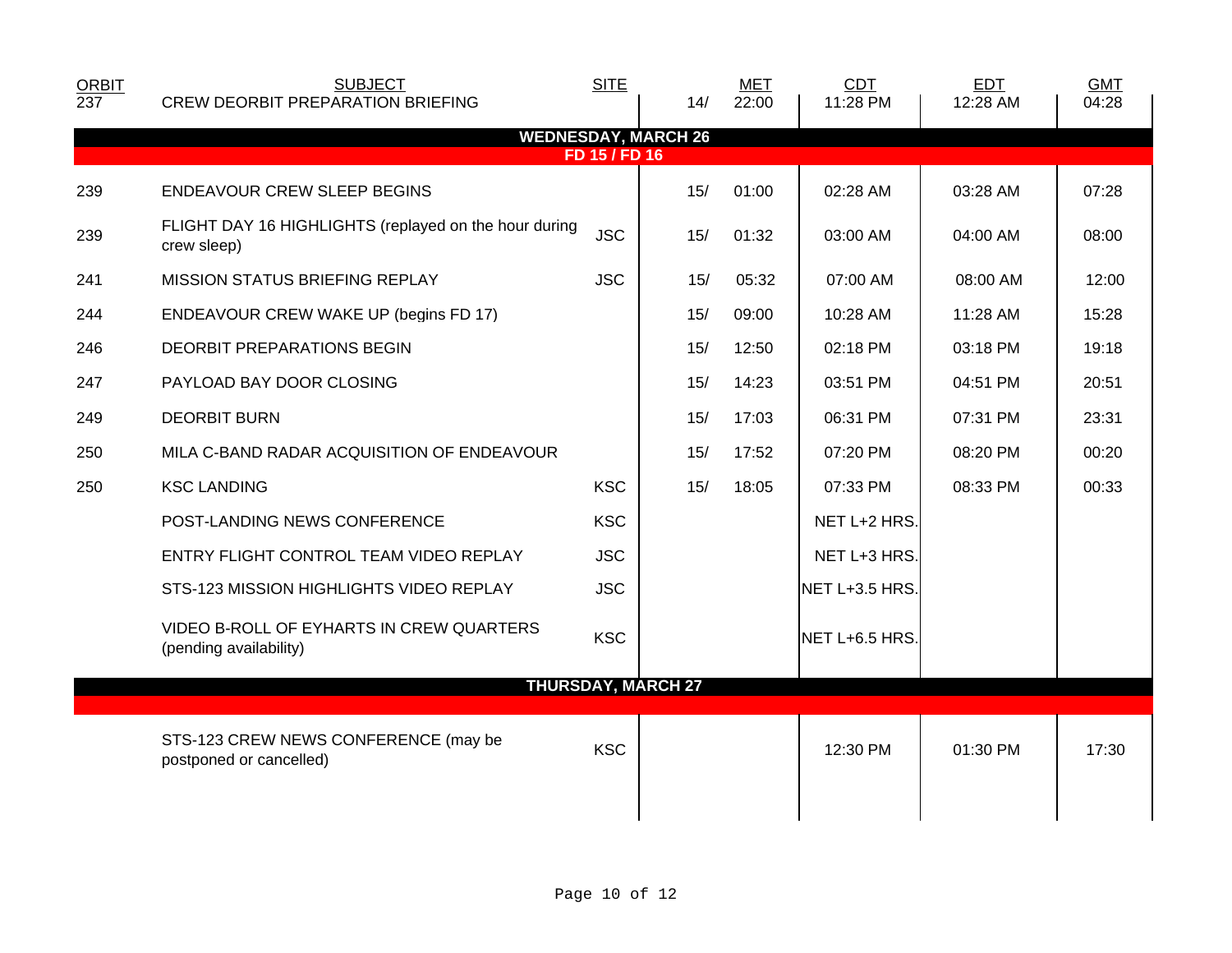| <b>ORBIT</b>  | <b>SUBJECT</b>                                                                                              | <b>SITE</b>                | MET | <b>CDT</b> | <b>EDT</b> | <b>GMT</b> |
|---------------|-------------------------------------------------------------------------------------------------------------|----------------------------|-----|------------|------------|------------|
|               |                                                                                                             |                            |     |            |            |            |
|               |                                                                                                             | <b>DEFINITION OF TERMS</b> |     |            |            |            |
|               |                                                                                                             |                            |     |            |            |            |
| ACBM:         | Active Common Berthing Mechanism                                                                            |                            |     |            |            |            |
| AMC:          | <b>Americom Satellite</b>                                                                                   |                            |     |            |            |            |
| CLPA:         | Camera Light Pan/Tilt Assembly                                                                              |                            |     |            |            |            |
|               | Columbus: European Laboratory on ISS                                                                        |                            |     |            |            |            |
| CST:          | <b>Central Standard Time</b>                                                                                |                            |     |            |            |            |
| EST:          | <b>Eastern Standard Time</b>                                                                                |                            |     |            |            |            |
| DCSU:         | Direct Current Switching Unit on ISS                                                                        |                            |     |            |            |            |
| Destiny:      | U.S. Laboratory on ISS                                                                                      |                            |     |            |            |            |
| DEXTRE:       | Special Purpose Dexterous Manipulator (SPDM)                                                                |                            |     |            |            |            |
| DTO:          | <b>Detailed Test Objective</b>                                                                              |                            |     |            |            |            |
| EMU:          | <b>Extravehicular Mobility Unit</b>                                                                         |                            |     |            |            |            |
| <b>ESP-2:</b> | External Stowage Platform #2 on ISS Airlock                                                                 |                            |     |            |            |            |
| ESA:          | European Space Agency                                                                                       |                            |     |            |            |            |
| EVA:          | <b>Extravehicular Activity</b>                                                                              |                            |     |            |            |            |
| FCS:          | <b>Flight Contol System</b>                                                                                 |                            |     |            |            |            |
| FD:<br>FG:    | <b>Flight Day</b><br>French Guiana                                                                          |                            |     |            |            |            |
| GMT:          | <b>Greenwich Mean Time</b>                                                                                  |                            |     |            |            |            |
| Harmony:      | Connecting Node 2 on ISS                                                                                    |                            |     |            |            |            |
| HQ:           | <b>NASA Headquarters</b>                                                                                    |                            |     |            |            |            |
| ISS:          | <b>International Space Station</b>                                                                          |                            |     |            |            |            |
| <b>JAXA</b>   | Japanese Aerospace Exploration Agency                                                                       |                            |     |            |            |            |
| <b>JLP</b>    | Japanese Logistics Pressurized Segment of Kibo                                                              |                            |     |            |            |            |
| JSC:          | Johnson Space Center                                                                                        |                            |     |            |            |            |
| KAU:          | <b>Keep Alive Umbilical</b>                                                                                 |                            |     |            |            |            |
| KSC:          | Kennedy Space Center                                                                                        |                            |     |            |            |            |
| Ŀ.            | Launch or Landing time                                                                                      |                            |     |            |            |            |
| LIMO:         | Live Interview Media Outlet channel                                                                         |                            |     |            |            |            |
| LWAPA:        | Lightweight Adapter Plate Assembly                                                                          |                            |     |            |            |            |
| MBS:          | Mobile Base System                                                                                          |                            |     |            |            |            |
| MECO:         | Main Engine Cut-Off                                                                                         |                            |     |            |            |            |
| MET:          | Mission Elapsed Time, which begins at the moment of launch and is read: DAYS/HOURS:MINUTES. LAUNCH=00/00:00 |                            |     |            |            |            |
| <b>MILA</b>   | Merritt Island, Florida Tracking Station                                                                    |                            |     |            |            |            |
| MISSE:        | Materials International Space Station Experiment                                                            |                            |     |            |            |            |
| MMT:          | <b>Mission Management Team</b>                                                                              |                            |     |            |            |            |
| MS:           | <b>Mission Specialist</b>                                                                                   |                            |     |            |            |            |
| MT:           | <b>Mobile Transporter</b>                                                                                   |                            |     |            |            |            |
| NET:          | No Earlier Than                                                                                             |                            |     |            |            |            |
| OBSS:         | <b>Orbiter Boom Sensor System</b>                                                                           |                            |     |            |            |            |
| ODS:          | <b>Orbiter Docking System</b>                                                                               |                            |     |            |            |            |